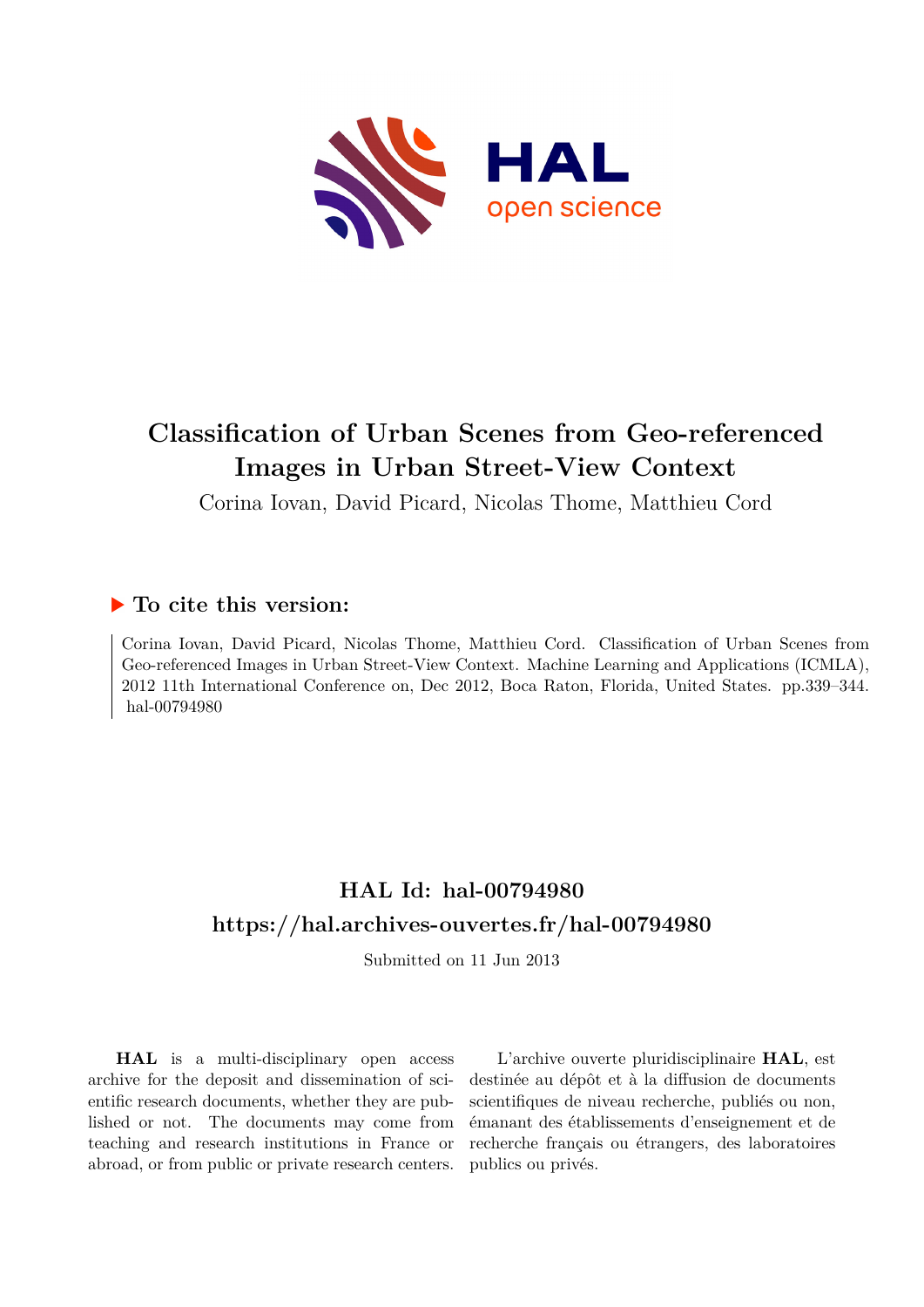# Classification of Urban Scenes from Georeferenced Images in Urban Street-View Context

Corina Iovan *ECP - INRIA Saclay Chtenay-Malabry, France corina.iovan@ecp.fr*

David Picard *Laboratoire ETIS, ENSEA Cergy-Pontoise, France picard@ensea.fr*

Nicolas Thome, Matthieu Cord *LIP6, Universite Pierre et Marie Curie ´ Paris, France nicolas.thome@lip6.fr, matthieu.cord@lip6.fr*

*Abstract*—This paper addresses the challenging problem of scene classification in street-view georeferenced images of urban environments. More precisely, the goal of this task is semantic image classification, consisting in predicting in a given image, the presence or absence of a pre-defined class (e.g. shops, vegetation, etc.). The approach is based on the BOSSA representation, which enriches the Bag of Words (BoW) model, in conjunction with the Spatial Pyramid Matching scheme and kernel-based machine learning techniques. The proposed method handles problems that arise in large scale urban environments due to acquisition conditions (static and dynamic objects/pedestrians) combined with the continuous acquisition of data along the vehicle's direction, the varying light conditions and strong occlusions (due to the presence of trees, traffic signs, cars, etc.) giving rise to high intra-class variability. Experiments were conducted on a large dataset of high resolution images collected from two main avenues from the 12th district in Paris and the approach shows promising results.

*Keywords*-semantic image classification; street-level images; visual words; spatial pyramid matching; kernel-based machine learning;

#### I. INTRODUCTION

In recent years, the emergence of street-level geoviewers (Google Street View, Microsoft Live Earth, Geoportail ...) led to a growing interest in exploiting the visual content of the acquired data. There are at least two particularities corresponding to this task, one being data acquisition and the second one being the applications developed. As such, numerous mobile mapping systems capable of capturing and delivering geospatial data of entire cities and metropolitan areas were conceived by companies such as Blue Dasher Technologies Inc. EveryScape Inc., Earthmine Inc., Google TM, or different Geographic Survey Agencies. Vehicles are criss-crossing the urban environment collecting stereo photographs and/or laser scanner data of every street, alley and freeway in the urban environment and creating highly detailed and accurate spatial datasets at a large scale. Collected data is globally positioned and oriented to form a seamless geospatial framework that accurately describes the urban environment.

Tremendously diverse target applications can be considered by exploiting such complex datasets, extending from 3D navigation through panoramic images, image-based search engines based on semantic and spatial queries ("Which offices are within the 50 meters from this point?") and 3D city modeling ones. The difficulty in processing such data arise from the challenging context of street-view image acquisition conditions generating occlusions, varying viewpoint and real traffic speed conditions (not constant speed for the acquisition system). This paper addresses the challenging task of street scene classification, which consists in predicting in a given image, the presence or absence of a pre-defined class (e.g. shops, vegetation, etc). This is done by exploiting local features extracted from a database of street-level high-resolution images acquired by a mobile mapping system. Data was collected from streets of the  $12<sup>th</sup>$  district of Paris. It is a dense urban area combining natural scenes (park entances, street furniture, etc.) with highly commercial avenues overcrowded by pedestrians and more residential ones, containing a high number of parked vehicles. The realistic data acquisition conditions (static and dynamic objects/pedestrians) combined with the continuous acquisition of data along the vehicle's direction, the varying light conditions and strong occlusions due to the presence of trees, traffic signs, cars, etc. gives rise to high intra-class variability to the street scene classification task. The proposed system (c.f. Section II) follows the BOSSA approach [1] which is an extension of the Bag of Words (BoW) image retrieval formalism, in conjunction with the Spatial Pyramid Matching (SPM) scheme and kernel-based machine learning techniques. Details on the dataset and selected categories will be presented in section III), while experiments and results obtained for each category will be presented in section IV.

## II. OVERVIEW OF THE SCENE CLASSIFICATION PIPELINE

Scene classification is typically based on finitedimensional representations of image regions, or feature vectors, describing the color, texture and/or other visual properties of images [2]. Effective image features (also called visual features or points of interest) are crucial to the performance of image classification tasks. Such tasks have been largely tackled by the Computer Vision community and can be summarized by Figure 1.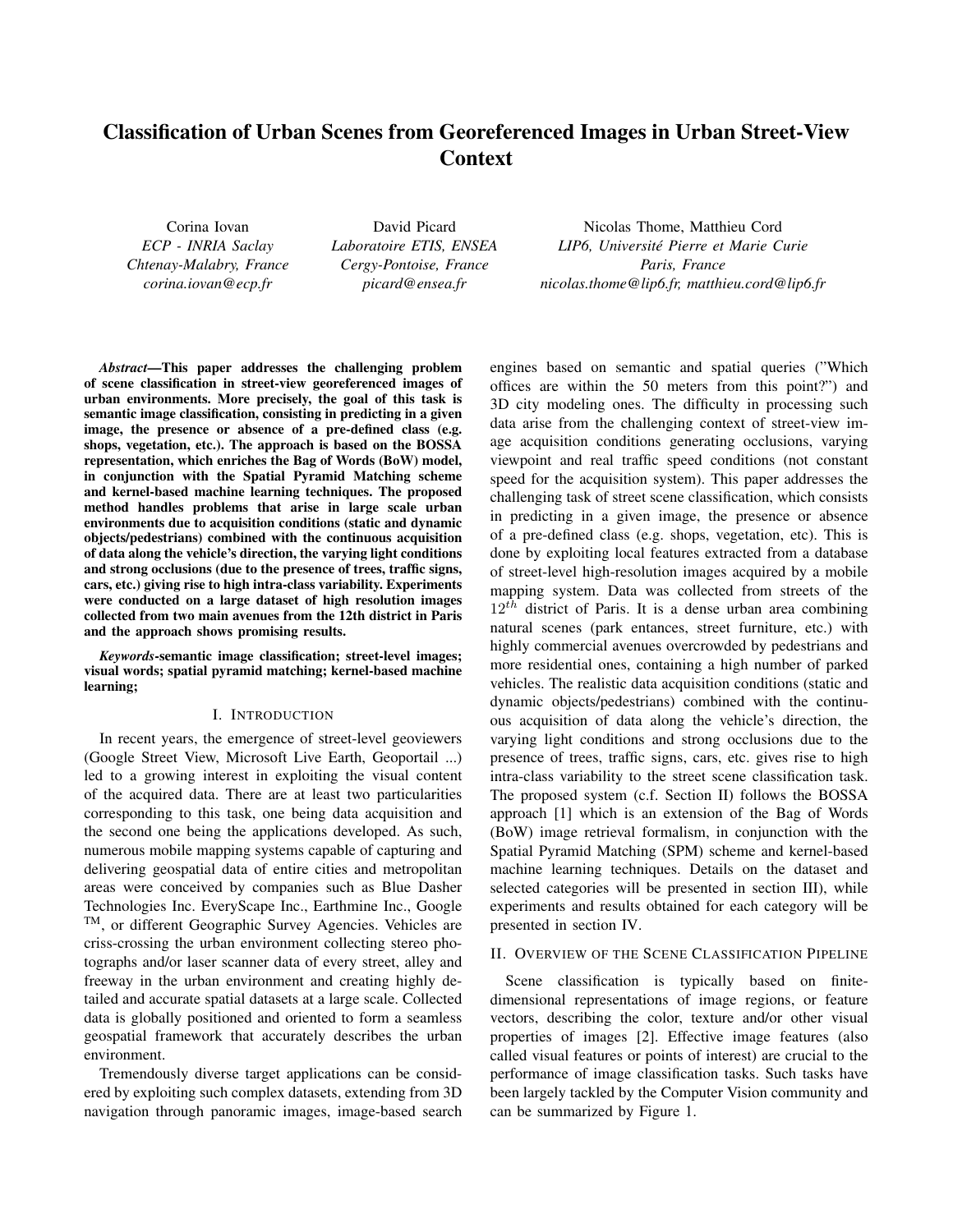

Figure 1. Image classification pipeline. Image signatures computed for each image in the dataset are used by the classification system to predict classes the image belongs to. Such unique vector representations are obtained by the following succesive steps: after dense sampling, visual feature space is quantized into visual words, which are further used to encode image characteristics. Spatial information is also taken in consideration and the final feature vector obtained by concatenation is the final image representation which can be used by any machine learning system to predict the class of an unknown sample.

In the following subsections, we will detail each of the steps of the scene classification pipeline, starting with state-of-the-art techniques encountered in such systems and continuing with the ones used for urban scene classification.

## *A. Detection and Description of Visual Features*

The first step can be divided in two, the detection of a finite set of points containing rich local information and the description of the visual neighborhood of these points. Detection and description of visual features can either be considered together or independently. From the latter point of view, many types of primitive detectors exist: points (corners, blobs, etc.), edges, or rectangles. Ease in detection and description made point detectors the most popular in the computer vision community. They are classically based on signal processing principles: the interest points are maxima of saliency functions computed on the image signal. Other researches introduced blob detectors [3] based on maximal stable regions, or/and salient regions [4] making use of information theory. The most popular interest point detector is the Scale Invariant Feature Transform (SIFT) [5]. It combines an interest point detector based on the maxima of the scale space with an efficient descriptor that relies on histogram of gradients. From the same point of view of detector and descriptor taken together, a similar interest point detector and descriptor, SURF, was released by [6]. Detection is based on the Hessian matrix [7] while the descriptor consists of a distribution of 2D Haar wavelet responses around the point of interest. Once interest points have been sampled, local visual content around them can be described in a variety of manners. Depending on the level of invariance needed (viewpoint, scale, orientation, illumination, etc.) the choice of the descriptor may vary. In some applications, mere patches around the interest points are used as descriptors. For example Lepetit and Fua [8] use patches to train classifiers for object detection whereas Gabor filter banks (which are texture descriptors, performing a time-frequency analysis of the signal) are used in medical imaging [9]. The most widely used descriptor is the SIFT. Each interest region previously extracted is divided into subregions, each of which is associated an orientation histogram weighted by the maximum gradient orientation in the subregion. The final descriptor is a concatenation of orientation histograms of each sub-region. The robustness of SIFT descriptors to small displacements and lighting changes as well as an efficient available implementation by Andrea Vedaldi [10] have made them the gold standard in Computer Vision tasks. In this work, interest regions were extracted in a dense sampling strategy. For each of the thus extracted regions, SIFT descriptors are computed on each of the color channels of the images in the dataset. The dimension of each descriptor is of 384 (3x128 SIFT dimension). This step outputs a set of local descriptors, denoted by  $\mathcal{F} = \{\bar{f}_i = (p_i, d_i) \in \mathcal{K} \times \mathbb{R}^{3 \times 128} \}\}_{1 \leq i \leq N}$ , whereas N is the number of local regions  $p_i \in \mathcal{K}$  obtained after the dense sampling step and associated with descriptors  $d_i \in \mathbb{R}^{3 \times 128}$ .

#### *B. Descriptors Encoding*

The aim of this step is to obtain a global descriptor for each image based on local descriptors. One way to describe an image is to declare its contents using the previously extracted local descriptors, in a manner similar to the Bagof-Words (BoW) model from text retrieval [11]: given a text and a predefined dictionary of K words, the Bag-of-Words of the text is a vector of K dimensions, where the  $k^{th}$ entry indicates the number of times that a word  $k$  appears in the text. Analogously, an image can be represented as an unordered collection of visual words. The finite set of visual words is obtained by quantizing the space of local descriptors into informative regions whose internal structure can be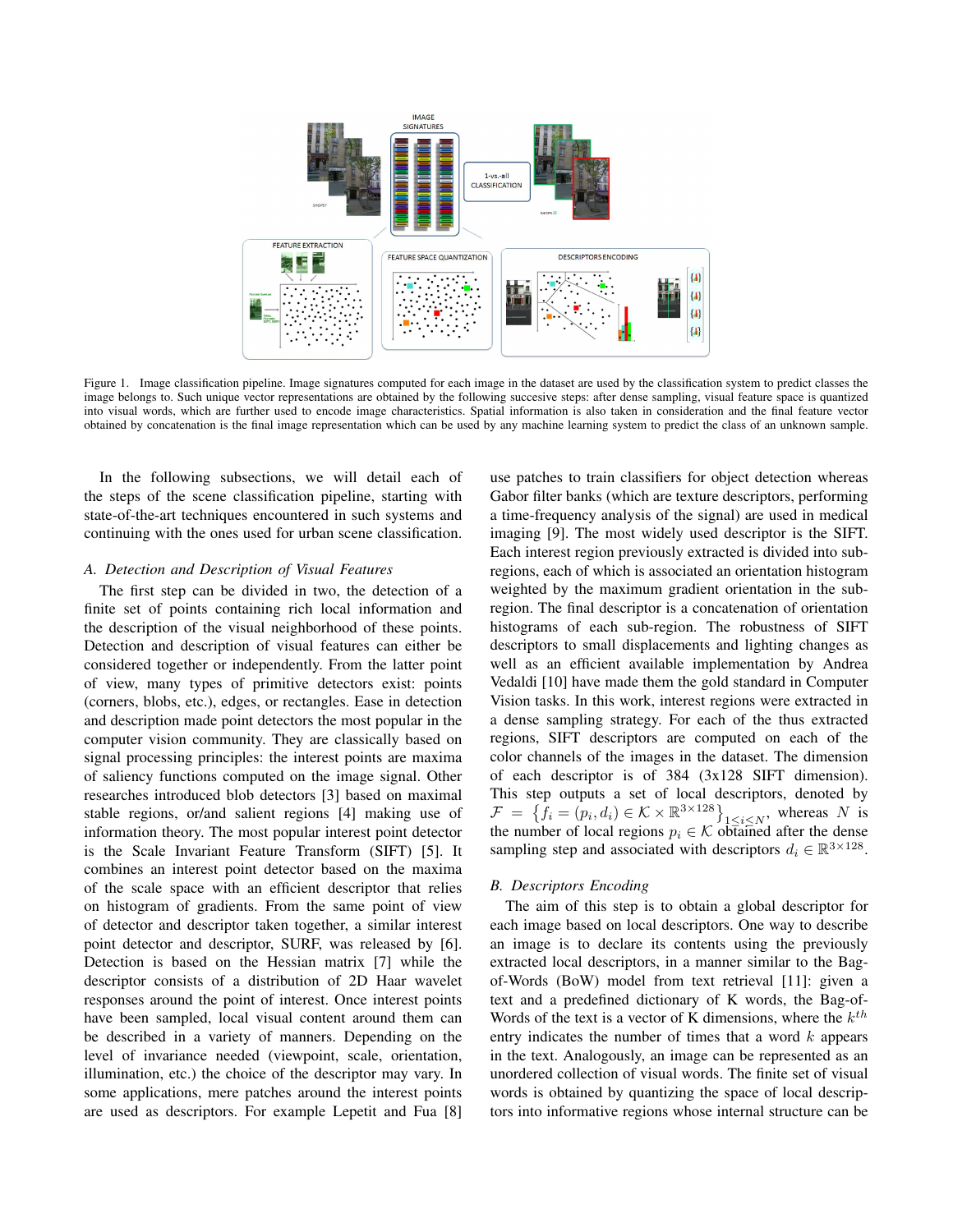disregarded or parameterized linearly. The visual vocabulary is built during the training stage: training data is used to divide the descriptor space into clusters, each of them being labeled. The visual vocabulary is the list of cluster centers and associated identifiers. The clustering procedure is based on the *k-means* algorithm. Having the visual codebook and the dataset, each visual word appears in different amount of images and different times in each particular image. The visual codebook is denoted  $C = \{c_m\}$ ,  $m \in \{1; M\}$ , M is the number of visual words.

#### *C. Computing Image Signatures*

The Bag-of-Words (BoW) representation is a collection of visual words representing the image content. Having the visual codebook, for each descriptor of local features from the image, the  $k$  visual words (nearest clusters) are found. The number of occurrences of each word is computed and used to increase the value of the image signature at the word's ID position. The image signature then can be seen as a histogram of occurred visual words. Given a set of descriptors  $\{d_1, ..., d_N\}$  sampled from an image, let  $k_{m_i}$  be the assignment of each descriptor  $d_i$  to the corresponding visual word c<sup>m</sup> obtained through *k-means* clustering. Each local descriptor is assigned to the nearest visual word,  $\sqrt{ }$  $\left\| d_i - c_m \right\|^2$ 

according to  $k_{mi} =$ 

$$
m \in \{1; M\}
$$
  
0 otherwise

1 if  $m = \arg \min$ 

J

 $\mathcal{L}$ Thus the encoding of the set of local descriptors corresponds to a scalar  $h_m$  given by  $[h]_m = card(d_i|k_{m_i} = m)$ . The final vector representation for an image,  $h$  is made up by concatenating values for each visual word  $h =$  $\begin{bmatrix} h_1, \cdots, h_m, \cdots, h_M \end{bmatrix}^T$ . Although numerous drawbacks, the BoW image representation became popular due to its simplicity and good performance. Its main limitation is the loss of spatial information, which can be overcome by computing one encoding (e.g. BoW) in different subregions of an image and then stacking the results (as proposed in [12] with the Spatial Pyramid Matching (SPM) technique). When computing the encoding for each spatial region, the contribution of local features can be considered either through sum-pooling, in which case the encodings of visual features in a given region are combined additively, or through max-pooling, in which case each bin in the encoding is assigned a value equal to the maximum across feature encodings in that region. Here, we use sum-pooling for the BoW encoding. Coding errors can be induced by the quantization of the descriptor space, which provides a very coarse approximation to the actual distance between two features - zero if assigned to the same visual word and infinite otherwise. Alternatives to such approaches (called hard assignment) have been proposed: soft-assignment (softweighting) techniques [13] which assign different weight to the visual word according to its distance or rank in the list or approaches explicitly minimizing reconstruction errors, e.g. Local Linear Coding [14]. Other approaches model the visual vocabulary through a probability density function (a Gaussian Mixture Model) such as the Fisher Vector representation [15] which describes in which direction the parameters of the model should be modified to best fit the data. In this work, we follow the BOSSA approach [1] that extends the BOW representation. It consists in modelizing the distribution of visual features around each visual word by computing for each local descriptor the distances to visual words. Given the distribution of visual features around the visual words, and the spread of this distribution, histograms of occurrences of visual words relative to the nearest prototype are built. Then the spatial pyramid approach is used to create local histograms. The approach is illustrated in Figure 2 through a toy example and compared to the creation of the BOW image representation. The distribution



Figure 2. Image representations. (a) Standard Bag of Words encoding. (b) BOSSA representation. For each visual word, a histogram is computed. Distances around each visual word are discretized into a fixed number of bins. Local descriptors are indicated through black dots. The height of each bin of the histogram accounts for the number of local descriptors which are at the same distance from the visual word. Note that if the number of bins is set to 1, the BOSSA encoding resumes to the BoW representation.

of local descriptors around each visual word is estimated by discretizing distances over  $B$  bins and counting the number of local descriptors falling into each bin. Thus, for each visual word  $c_m$  we obtain a local histogram  $h_m$  given by  $h_m = card(d_i|k_{mi} \in k_m^{max} \cdot [\frac{k}{B}, \frac{k+1}{B}]),$  where B denotes the number of bins of each histogram  $h_m$ ,  $k_m^{max}$  is the maximum distance to which the local histogram is computed. This parameter is given by the standard deviation  $\sigma_m$  of each visual word c<sup>m</sup> and is obtained by applying the *k-means* algorithm, such as  $k_{m}^{max} = \lambda \cdot \sigma_{m}$ . To this local histogram representation is added a scalar  $f_m$ , encoding the information regarding the number of visual descriptors  $d_i$  corresponding to each visual word  $c_m$ . This is done for consistency reasons, in order to be robust to the  $l_1$  normalization of the  $h_m$  histogram. As bin counts encode differently spatial information between different local histograms  $h_m$  representing the same image, each local histogram is normalized through:  $h_m = ||h_m||_1$ . The final image representation is a vector of size  $M \cdot (B + 1)$ which can be rewritten as  $H = [[h_m], f_m]^T$ .

#### *D. Classification*

Once image signatures have been computed, images can be classified using just any machine learning algorithm. In all experiments, a SVM classifier is used on top of each encoding. Training is performed for each class in a one−vs.−all configuration. For each *region* r of the spatial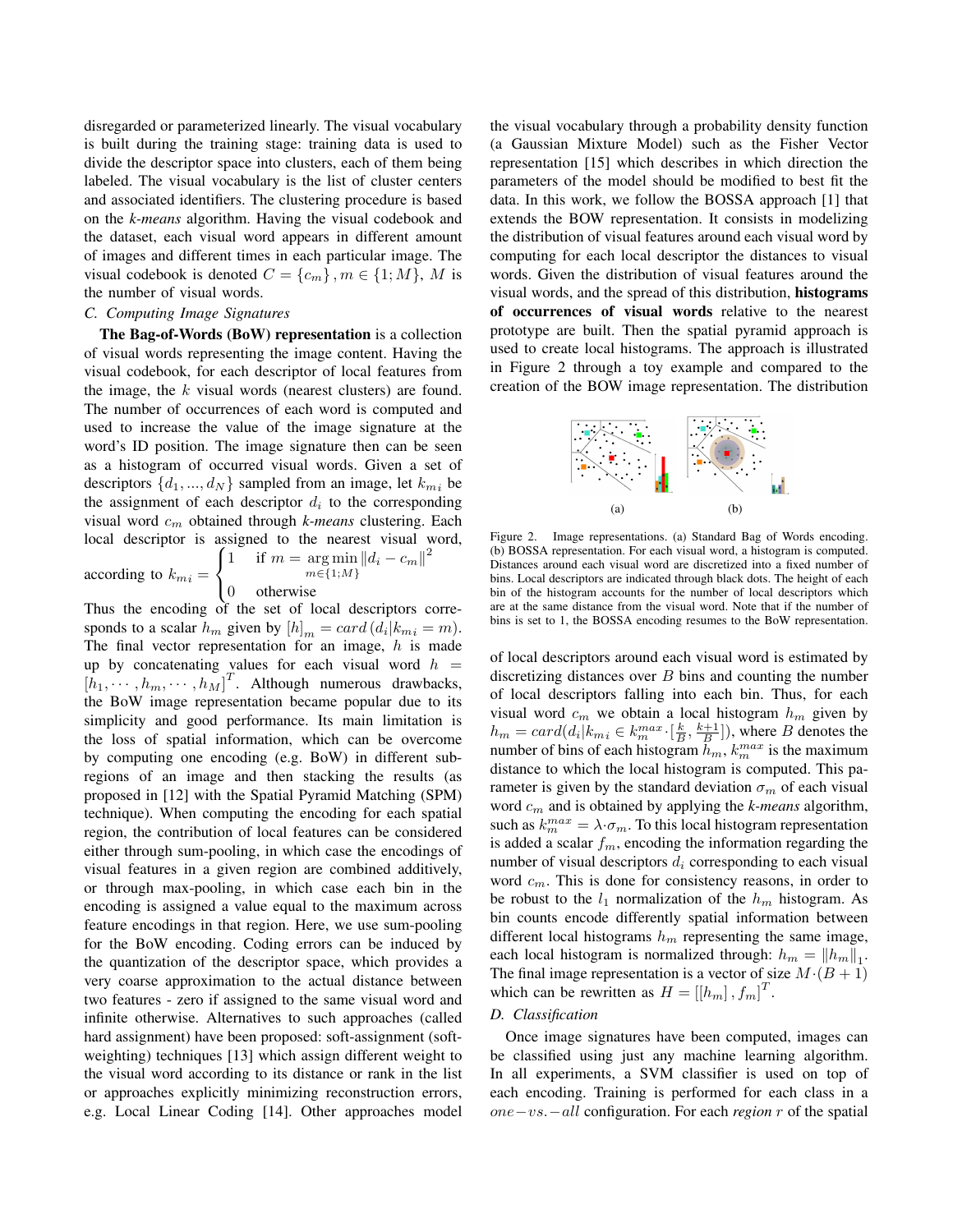pyramid, a kernel  $k_r$  is defined by using the histograms  $h_1^{(r)}$  and  $h_2^{(r)}$  associated to the specific region, from the corresponding images  $x_1$  and  $x_2$ . For each level l of the spatial pyramid grid, a kernel  $k_l$  is defined as a weighted sum of region kernels:  $k_l(x_1, x_2) = \sum_{r \in l} \varpi_r k_r(h_1^{(r)}, h_2^{(r)})$ , with  $\varpi_r$  being the weights. The **similarity** kernel K between two images  $x_1$  and  $x_2$  is the sum of kernels from each level of the spatial pyramid:  $K(x_1, x_2) = \sum_l k_l(x_1, x_2)$ . The weights are set such as the bigger the size of the region, the less its similarity is important in the final kernel, whereas the spatial pyramid grid is composed of one of the two configurations illustrated by Figure 3. Inspired by the spatial pyramid (SPM) technique [16] which consists in dividing an image according to a regular grid  $(1x1, 2x2, 4x4, 0r)$  a total of 21 regions) we propose to divide the image according to the composition of an urban scene (in  $1x1$ ,  $3x1$  for a total of 4 regions). This approach is content-specific and more appropriate for the street-scene context studied here and is entitled in the following Street Context Slicing (SCS).



Figure 3. Taking into account spatial information in the image descriptor. Left: Illustration of the Spatial Pyramid Matching (SPM) scheme. Right: Illustration of the Street Context Slicing (SCS) technique.

#### III. DATASET AND IMPLEMENTATION DETAILS

This section describes the experimental setup, including implementation parameters used for each of the representations compared here. We apply the scene classification pipeline on a real-world dataset of a dense urban area, which will be described in the following.

### *A. Urban Area Mobile Mapping Dataset*

Data is collected by a mobile mapping system (cf. Figure 4-(b)) composed of a set of ten full HD cameras mounted on a rigid frame (cf. Figure 4-(c)). Figure 4-(a) illustrates a panoramic assembly of images acquired by the mobile mapping system. The cameras are perfectly synchronized, mounted very closely, and have the same exposure times in order to produce seamless panoramic. They have been chosen to have a high radiometric dynamic and a high signal to noise ratio (200-300) in order to manage the variations in illumination between the shadowed and the lightened sides of the street. The cameras are triggered in a way to acquire images at regular distance intervals (one panoramic per 3 meters). The images are georeferenced in a global reference frame with the help of an Inertial Navigation Systems (integrating 2 GPS, an Inertial Measurement Unit



Figure 4. The iTowns Mobile Mapping System.

and an odometer) providing overall a submetric absolute localization. All images were drawn from the same dataset, acquired on two main streets from the  $12^{th}$  district of Paris. Qualitatively the images contain a very wide range of viewing conditions, occlusions, and images where there is little bias toward images being of a particular object, e.g., there are images of boutiques in a street scene, rather than solely images of boutiques. Figure 5 depicts images from the dataset for each category. Experiments were conducted on



Figure 5. Example images for each of the four categories chosen for the street-scene classification task. First row presents examples from the *vegetation* category, second row presents samples from the *porch* class, the third one depicts the *commerce* class and the last row illustrates the generic *background* class.

images acquired by the side-cameras of the mobile mapping system, acquiring images from an orthogonal viewpoint with respect to the moving direction. Image sizes are  $1920 \times 1080$ pixels and color information is exploited for all samples of the dataset. The dataset was equally divided into two sets, one used during the training stage and the second one during the test. We built a database of 1516 samples containing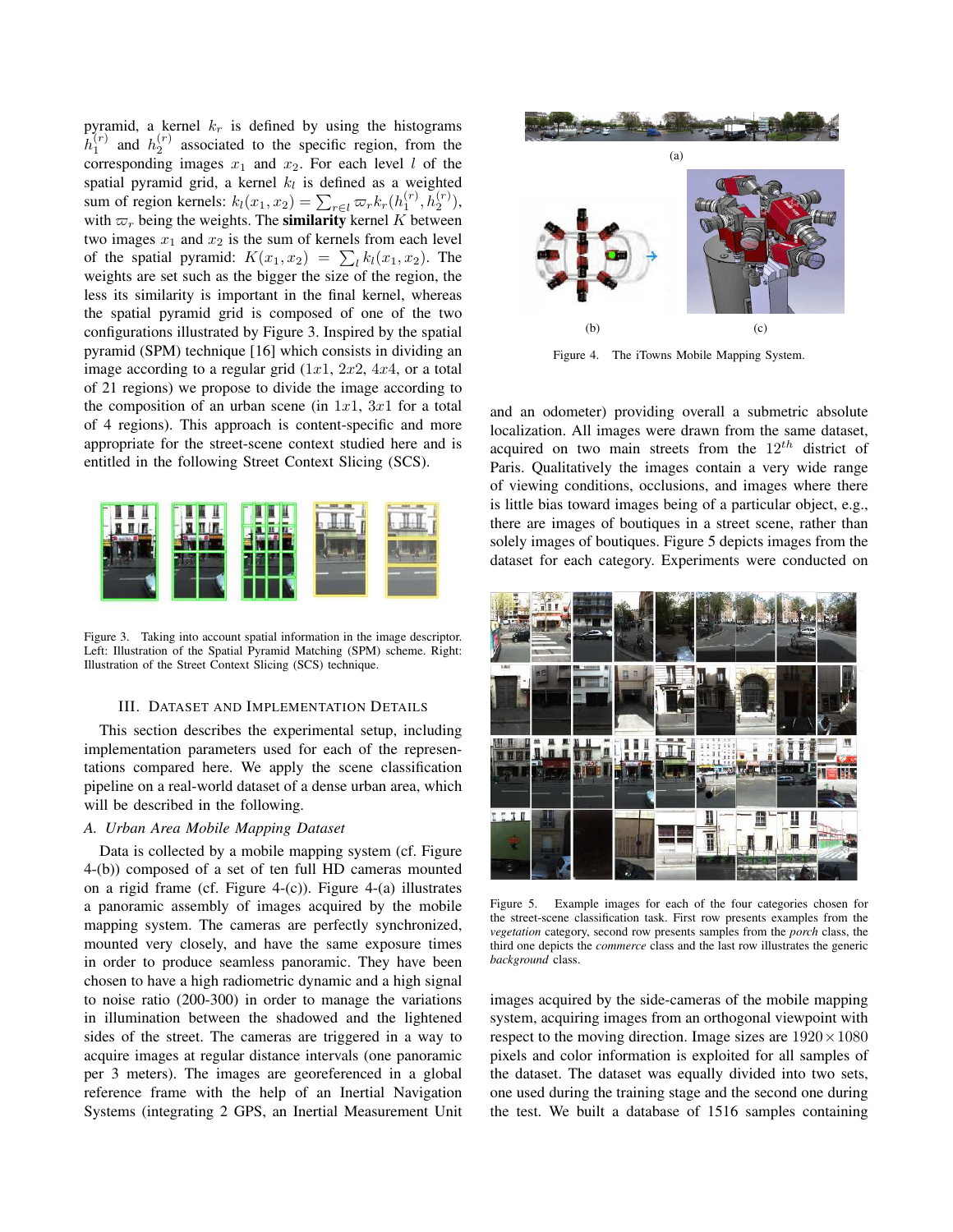four categories of scenes by manually labeling image data. The total number of examples labeled from each category is given in Table I, along with the number of samples used in the classification framework for each category.

Table I DATASET SIZE FOR THE CLASSIFICATION FRAMEWORK. NUMBER OF SAMPLES FROM EACH CATEGORY USED DURING TRAINING AND TEST.

|              | Number of images |       |             |  |  |  |
|--------------|------------------|-------|-------------|--|--|--|
| Category     | Total            | Train | <b>Test</b> |  |  |  |
| <b>Shops</b> | 569              | 284   | 285         |  |  |  |
| Porch        | 194              | 97    | 97          |  |  |  |
| Vegetation   | 404              | 202   | 202         |  |  |  |
| Background   | 349              | 175   | 174         |  |  |  |
| TOTAL        | 1516             | 758   | 758         |  |  |  |

#### *B. Implementation Details*

Visual features Interest regions are extracted in a dense sampling strategy, e.g. one region was extracted every  $6^{th}$ pixel on a scale of 5. The dimension of each descriptor is of 384 (3x128 sift dimension). The total number of descriptors per image is of 56.604. This is done for all images in the dataset by using the opponentcolorSIFT descriptor extracted using UVA's [17] software.

Visual dictionary 5.000 descriptors were randomly sampled from each image (i.e. some 14 million descriptors) to create a visual codebook using the *k-means* clustering algorithm with Euclidean distance.  $k$  is set to 10, 100, 500, 1000 visual prototypes.

Image signatures Two approaches have been studied to create image signatures. The first one is the baseline Bagof-Words (BOW) approach, and the second one is the Bag Of Statistical Sampling Analysis (BOSSA). Each of the approaches was studied using two types of grid-partitions, the standard SPM one, dividing an image in 21 (1x1, 2x2, and 4x4) regions and the SCS one, dividing the image into 4 (1x1 and 3x1) parts. Representations based on BOSSA were constructed using a *hard* type of assignment of descriptors to the histograms. This consists in adding 1 to the histograms' bin corresponding to the most likely cluster (this is computed like a Gaussian centered on the clusters' center and with standard deviation computed during the *k-means* algorithm from the descriptors assigned to the cluster). The parameter values for the proposed representation of BOSSA are given in the following:  $B$  (the number of bins in each histogram) took values in the range [5, 10], while the  $\lambda$  parameter giving  $k_m^{max}$  was in the range [1, 5].

Similarity measure and SVM classifier Classification is done with a support vector machine (SVM) classifier trained in one-vs.-all paradigm: a classifier is learned to separate each class from the rest. We used the *JKernelMachines* library [18] and two types of Gaussian kernels, chi2 and L2. The weights are chosen such as each level of the pyramid has the same importance in the global similarity. The  $\gamma$ parameter of the Gaussian kernel is identical for each layer of the pyramid. For each classifier and for each type of image signature, the  $\gamma$  was tuned by cross-validation.

## IV. RESULTS

The results of the experiments are shown in this section. First, we present the influence of the dictionary size on classification performances, for each class and different weighting schemes. Figure 6 presents classification performance results for varying codebook sizes of 10, 100, 500 and 1000 prototypes. Table IV lists classification performances



Figure 6. Classification Performances (MAP) for each class under different weighting schemes and vocabulary sizes.

achieved for each class, in terms of Mean Average Precision (MAP), for the two representation approaches, BOW and BOSSA. In order to be comparative in terms of size of the image representation obtained, results for a dictionary size of 100 for the BOSSA approach and for 1000 for the BOW approach should be compared.

Table II SCENE CLASSIFICATION RESULTS FOR STREET-LEVEL DATABASE. THE HIGHEST RESULTS FOR EACH CONFIGURATION ARE SHOWN IN BOLD.

|            |        | $BOW$ k= $1000$ |      | $BOSSA$ k=100 |      | $BOSSA$ k=1000 |      |
|------------|--------|-----------------|------|---------------|------|----------------|------|
|            | Kernel | <b>SPM</b>      | SCS  | <b>SPM</b>    | SCS  | <b>SPM</b>     | SCS  |
| shop       | chi2   | 72.3            | 67.1 | 82.5          | 81.8 | 82.3           | 77.4 |
| shop       | L2     | 72.3            | 67.1 | 81.9          | 76.4 | 80.4           | 79.1 |
| porch      | chi2   | 67.5            | 63   | 79.3          | 69.2 | 81.7           | 72.6 |
| porch      | L2     | 67.5            | 63   | 94.2          | 95.2 | 94.2           | 93.7 |
| vegetation | chi2   | 70.2            | 68.1 | 68.8          | 68.7 | 73.9           | 74.3 |
| vegetation | L2     | 70.2            | 68.1 | 67.6          | 74.5 | 69.0           | 70.8 |
| background | chi2   | 71.2            | 59.2 | 72.4          | 60.9 | 77.7           | 74.4 |
| background | L2     | 71.2            | 59.2 | 77.0          | 60.9 | 67.5           | 68.2 |

Globally, the proposed representation of images through the BOSSA approach improves the classification performance over the standard BoW approach. With a smaller codebook size, the BOSSA with kernel L2 performs better than the baseline encoding with L2 kernel, for all categories. The BoW representation with a chi2 kernel performs better than BOSSA for the vegetation category,